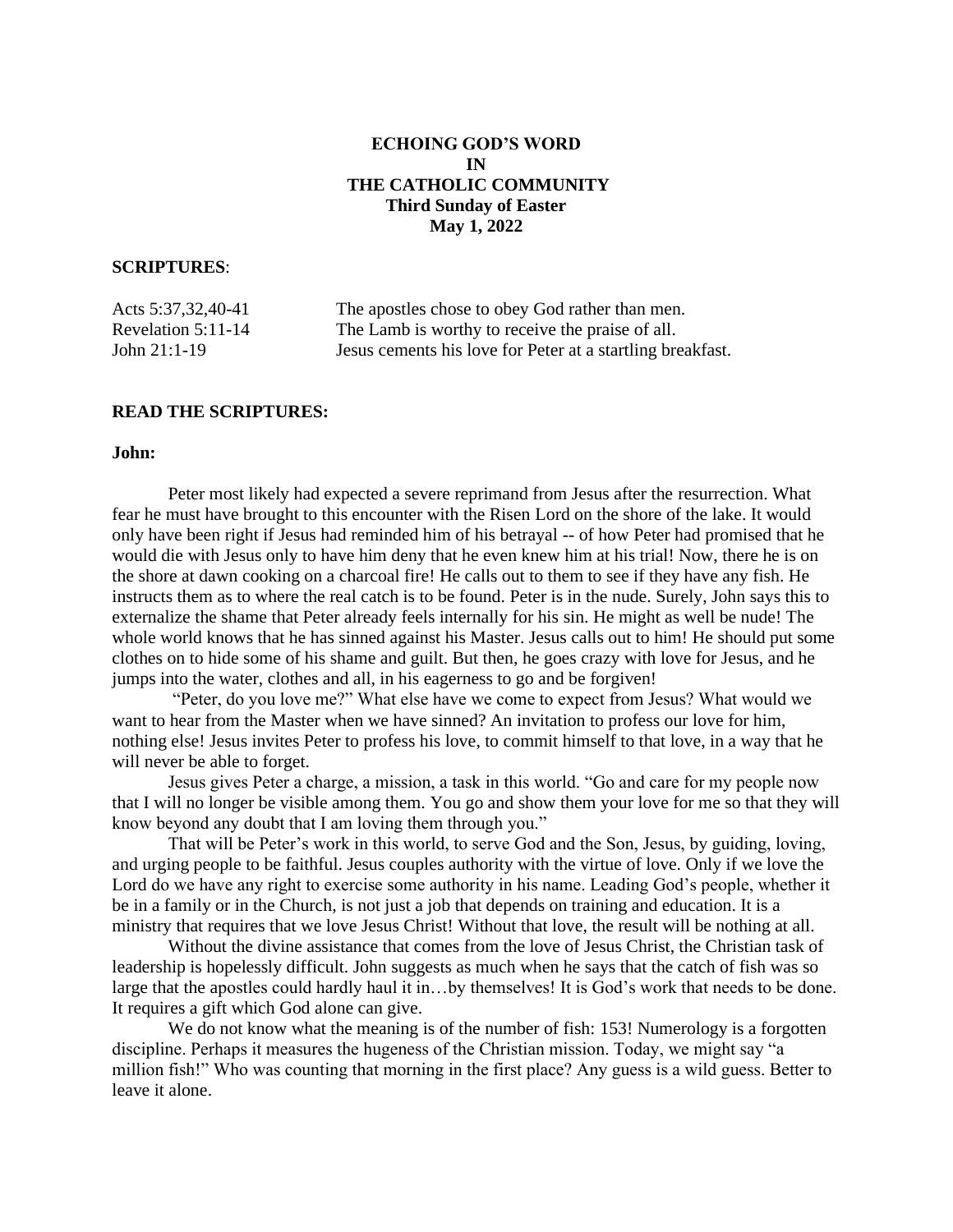#### **Acts:**

Again, we are given a summary of the teachings of the apostles: Acts 5:30-32. This is the fourth such summary given in Acts. [See: 1) 2:22-36; 2) 3:13-26; 3) 4:10-12], I have often urged those who preach to learn these summaries by heart and to check the content of their homilies against the content of these sermons! The apostles have just been arrested again. This is the second time! This time it comes from the Sadducees who resent very much that "resurrection" is being proclaimed, since they did not believe in an afterlife or in resurrection. They were the archconservatives of their day, accepting only the books of Moses as official Scripture. Since the Torah does not mention an afterlife, they said it did not exist. They seemed to have had some measure of power among the people; they could manage to have the apostles arrested. They could presume to give orders: "Do not preach the Name of the One you claim has come back to life!" So, who has authority here, anyway? "We choose to obey Jesus who is God rather than you who are mere men!"

#### **Revelation:**

God is in charge of the universe, as we see that he is seated on the throne (Chapter 4). The Scroll with the Seven Seals represents God's whole plan for the redemption of the world. Seven is a complete number; it represents "all" that exists, as we see from the "Seven Days of Creation" in the Book of Genesis. The only one who has access to that plan is the Lamb, Jesus Christ the Living Lord. He can open the scroll and put the plan into effect. He is the Lord of History. The whole universe joins in praise of the God who is in charge. It is the mission of the Church to proclaim that eventual outcome of God's plan. It will be successful as we see from the "Amen" proclaimed by all creation.

## **QUESTIONS FOR DISCUSSION**

1. I told a young person whom I was advising in personal matters to add up all his bills, so he would have a concrete and visual appreciation of what he owed. He did not want to because he felt overwhelmed by his debts! Do we not dare to count the blessings that God has given us for fear that we might not be sufficiently grateful? Do you have a clear idea of what your responsibilities are in your family, in your neighborhood, in the Church? One-hundred-fifty-three tasks? Or 153 blessings?

2. Why do you suppose Jesus chose to meet his friends on the shore of their familiar lake back home in Galilee, rather than in the Temple at Jerusalem? Do you think he might be saying that he encounters us where we are most "at home," in the midst of our habitual tasks, right on the job? Where has Jesus found you? What were you doing when Jesus came to ask you if you loved him? Did you really need him right at that moment? How did he approach you? Was he not offering you the comfort of a "breakfast by the side of the lake?"

3. Have you ever been caught off guard by the overwhelming generosity of God on your behalf? Did you ever find yourself having to bring in a "haul" that you had not expected? Have you ever had a sense that you were being "fed and comforted" at breakfast" by the Lord? What was your reaction? How did you feel about that? What was the challenge that followed? Did you come to realize that you had to do some "feeding and comforting" of others in return? Did you resent that?